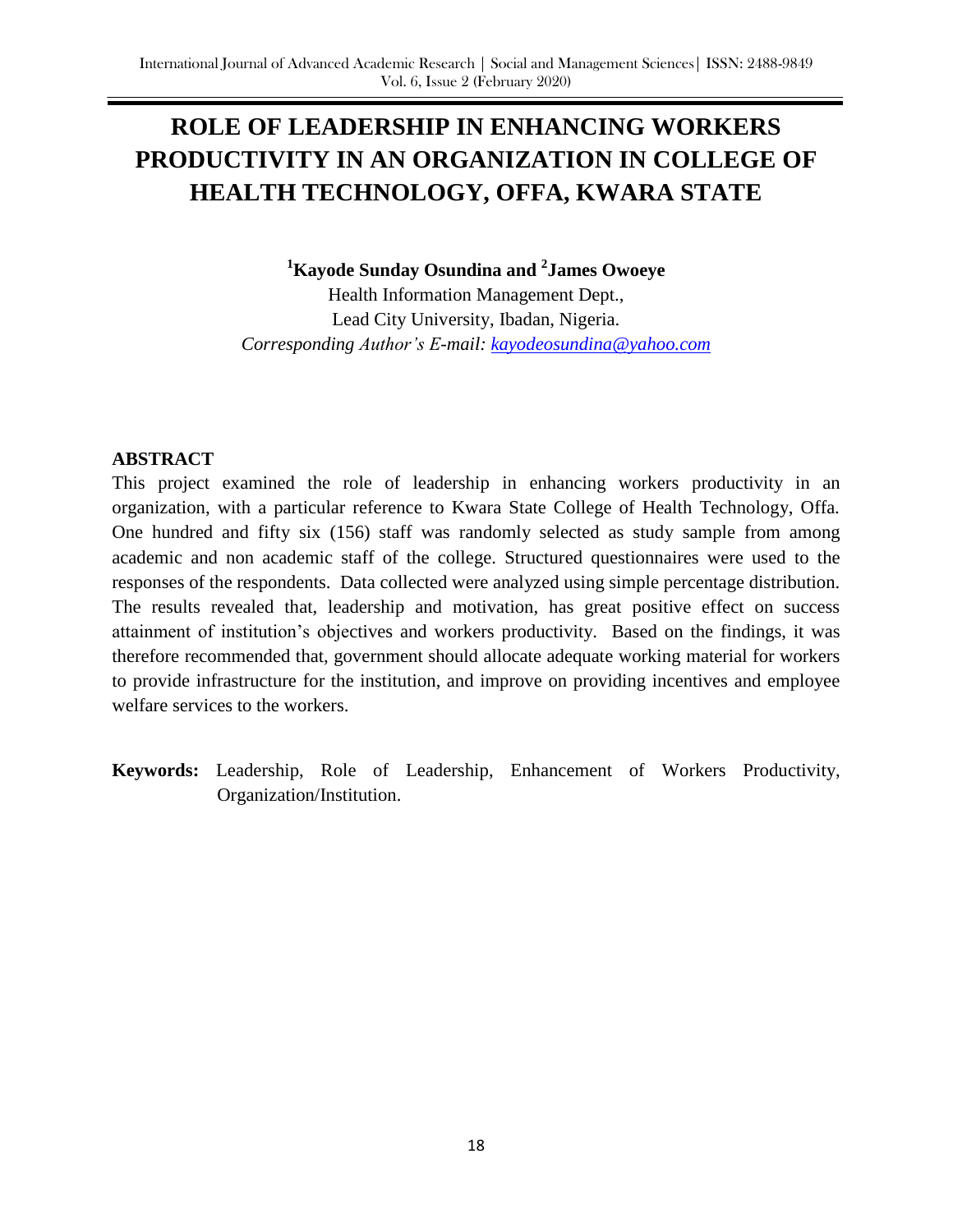## **1.0 INTRODUCTION**

It has been observed that, many organizations are falling below the expectation of business society; this is due to lack of good leadership in guiding the activities of the organization, and many organizations are finding it difficult to achieve the set goals upon which the organization were built.

Leadership is a central feature of workers productivity, as well as organizations performances. This is an essential part of managing action ties to the people and directing their efforts towards the goals and objectives of the organization. There must be an appropriate form of behavior to enhance workers productivity. Leadership is equally important at levels within the organization. It is the moral and intellectual ability to visualize and work for what is best for the organization and its employees. Leadership helps to develop team work and integrate individual and group goals.

According to Mazazi (2002), leadership is capable of influencing individual and group behavior towards the optimal attainment of the organization goals. Leadership as a behavioral matter has drawn attention to the importance of leadership styles in workplaces. It has now been recognized that, in order to get the best results from subordinates the leaders must have regard for the needs of the workers, to encourage a spirit of involvement and cooperation, high morale and a willingness to work. This gave birth to consideration of leadership styles and analysis of leadership behavior. Udegbe (2000) stated that, thorough knowledge of leadership styles will help in an organization to predict the level of followers, employees and group productivity. Effective managerial leadership refers to the kind of direction which a person can give to group of people under him in such a way that, the group will accomplish its objectives with the most prudent and economic use of all the resources at the disposal of the group.

A good leadership is measured by the qualities possessed and how effective it is, in the performance of the job. Measurement of leadership effectiveness is the extent to which the group leader performs his task and achieves his objectives.

Productivity is an overall measure of the ability to produce a good or service. Most especially, stated in terms of quality and quantity. Productivity may also be defined as an index that measures output of goods and services relative to the input, labor, materials, energy, etc. used to produce the output. Hence, there are two major ways to increase productivity: increase the numerator output or decrease the denominator input, of course, but input decreases faster than output (Hsiao, J.L, 2012).

Organizations have many options for the use of this formula; labour productivity, machine productivity, capital productivity, energy productivity, a productivity ratio may be computed for a single operation, a department, a facility, an organization, or an entire country. According to Vora, Jay A. (2001), productivity is an objective concept, which can be measured, identified against a universal standard, as such, organizations can monitor productivity for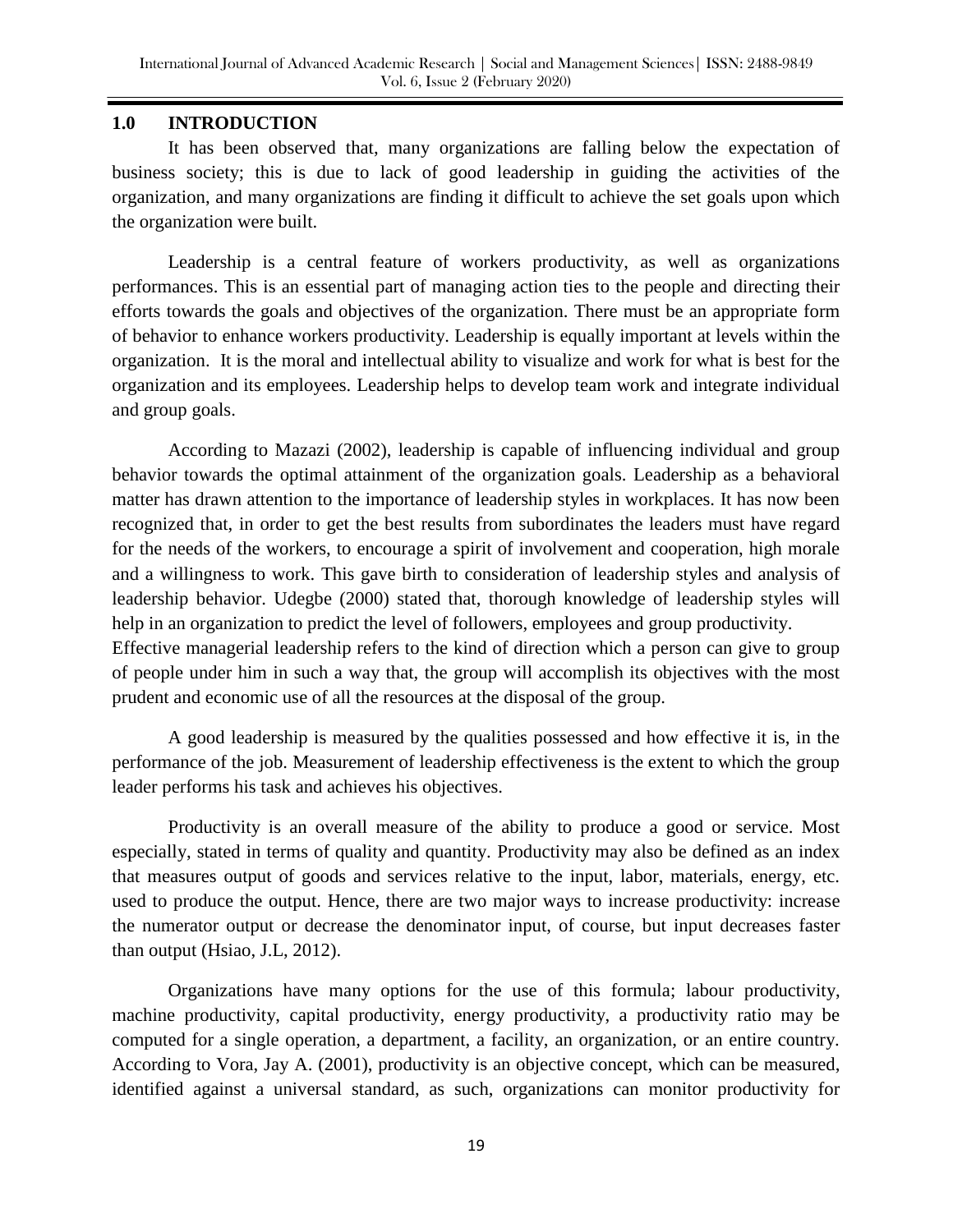strategic reasons such as corporate planning, organization improvement, or comparison to competitor. It can also be used for functional reasons such as; project control or controlling performance to budget. Productivity is also a scientific concept, which can be logically defined and empirically observed. It can also be measured in quantitative terms, which qualifies it as a variable. Therefore, it can be defined and measured in absolute or relative terms. However, an absolute definition of productivity is not very useful; it is much more useful as a concept, dealing with relative productivity or as a productivity factor (Chen, R.F, 2012).

Productivity is useful as a relative measure of actual input of resources measured across time or against common entities. As output increases for a level of input, or as the amount of input decreases for a constant level of output, an increase in productivity occurs. Therefore, according to Murray (2013), "Productivity measure" describes how well the resources of an organization are being used to produce input. Productivity is often confused with efficiency.

Efficiency is generally seen as the ratio of the time needed to perform a task to some predetermined standard time. However, doing unnecessary work, efficiency is not exactly being productivity.

It would be more correct to interpret productivity as a measure of effectiveness in doing the right thing efficiently, which is outcome oriented than output oriented (Alkaraji A., 2011).

## **Statement of Problem**

It has been observed that, many organizations /institutions, especially academic institutions have failed to record reasonable level of success achievement, which are as result of inability of the leaders in such institutions to aspire, motivate, incite and train their workers. Also, bad leadership style demonstrated by leaders in some institutions has posed negative effect on workers' productivity.

Lastly, lack of recognition of employees' needs, especially those needs that affect their job performance and making provision to satisfy these needs is another problem.

It is in view of these that, the researcher has decided to conduct this research on the role of leadership in enhancing workers productivity in an organization.

## **Objectives of the Study**

The broad objective is to carry out study on the role of leadership in enhancing workers productivity in an organization with particular reference to Kwara State College of Health Technology, Offa.

The specific research objectives are:-

- (1) To investigate into how leadership affects success achievement of the institution's objectives.
- (2) To find out, whether or not, the management of the institution aspires, motivates, incites and trains the employees.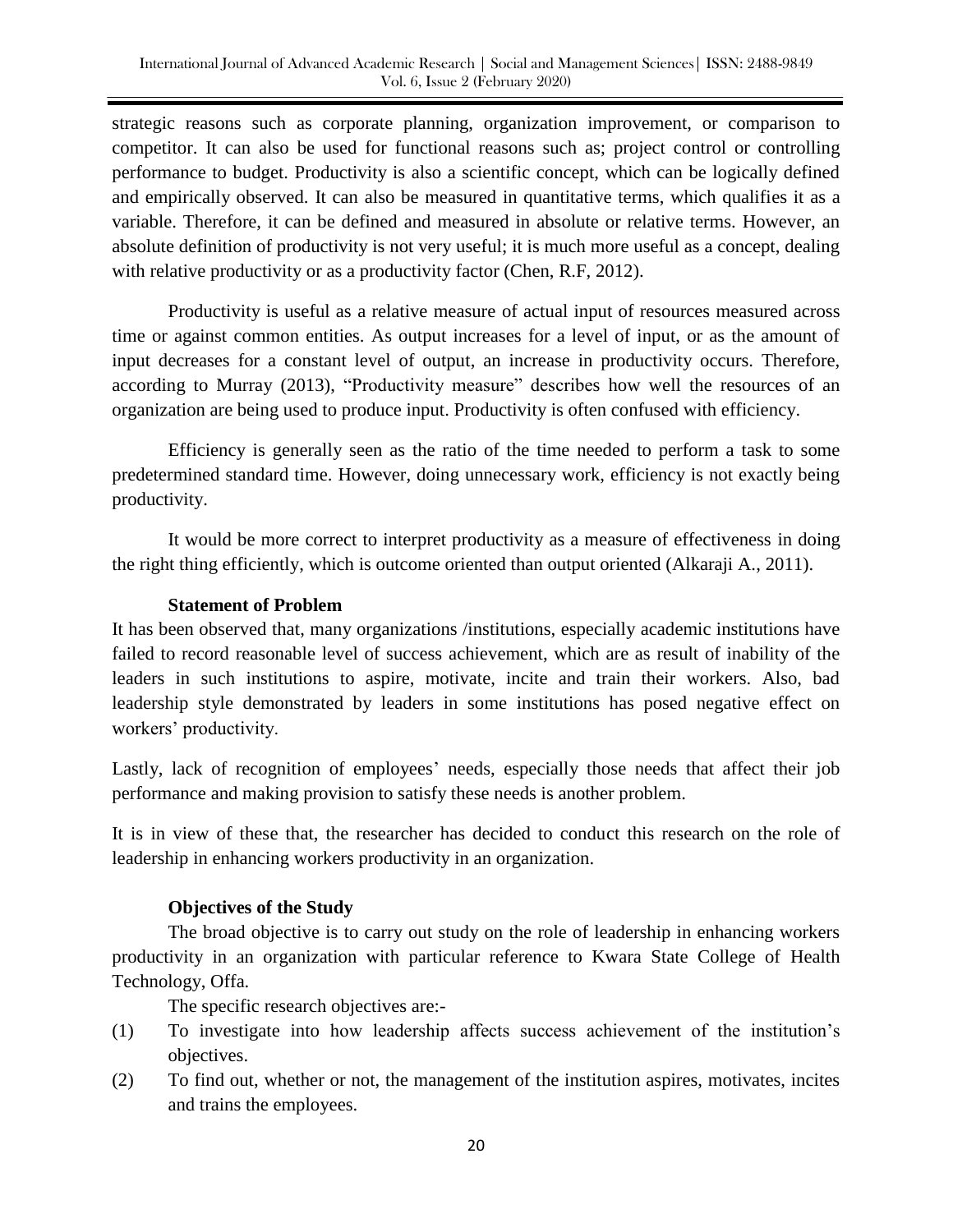- (3) To suggest ways by which high level of workers productivity can be increased.
- (4) To identify reasons for not recognizing employees needs.

#### **Research Questions**

Specific research questions developed by the researcher are as listed below:

- (1) Can leadership affect the success attainment of institution's objectives?
- (2) How does leadership affect workers productivity in the organization?
- (3) How can level of workers productivity in the organization be increased?
- (4) What are the various ways by which the institution's management can recognize workers need and motivate its staff?

#### **2.0 REVIEW OF LITERATURE**

Leadership has been subjected to a variety of definitions in behavioral science. Leadership, according to Owen (1973) is defined as a social influencing process for the attainment of goals. Liker (1967) in his definition stated that, leadership is an act of influencing individual to strive willingly towards the objective of the group. He went further by describing leadership as an act of influencing the groups to accomplish the work necessary to achieve the objective. Allan and Robert (2001) said that, leadership is a process, where one person exerts social influence over others. He stated further that, leadership is the process whereby one person has power over others and exercise the power for the purpose of influencing their behaviors. This means that, the leader guides, directs and influences the group, who more or less willingly accept the influence.

It is safe to say that, all leaders have influence, they provide direction, and they help in achieving goals. The functions of leadership pervade all organizations. A good leader is one who is capable of persuading others to move enthusiastically toward the achievement of the organization's goals (Ambrose W.F, 1998).

Blumenson (1975) opined that, the way in which the leader uses personal influence to achieve the objective of the organization becomes important. Leaders have many ways to interact with individuals and work group. The interaction of individuals and groups represent the most critical relationship in an organization. He went further saying that, no matter how large or small the enterprise, each person involved is a part of one or more combinations of leader, follower and work situation. Leadership involves other people, and by their willingness to follow the group or organization's leader, group members help to make the leadership / management process possible.

Fundamental to the management of people is an understanding of the importance of leadership. Management must lead and as such, must accept responsibility for the activities and success of their departments; leader must exercise authority, but leadership styles vary. It is generally accepted that, a leader's style will affect the motivation, efficiency and effectiveness of the employees (Akinloye O. and Akinboye. O, 2003).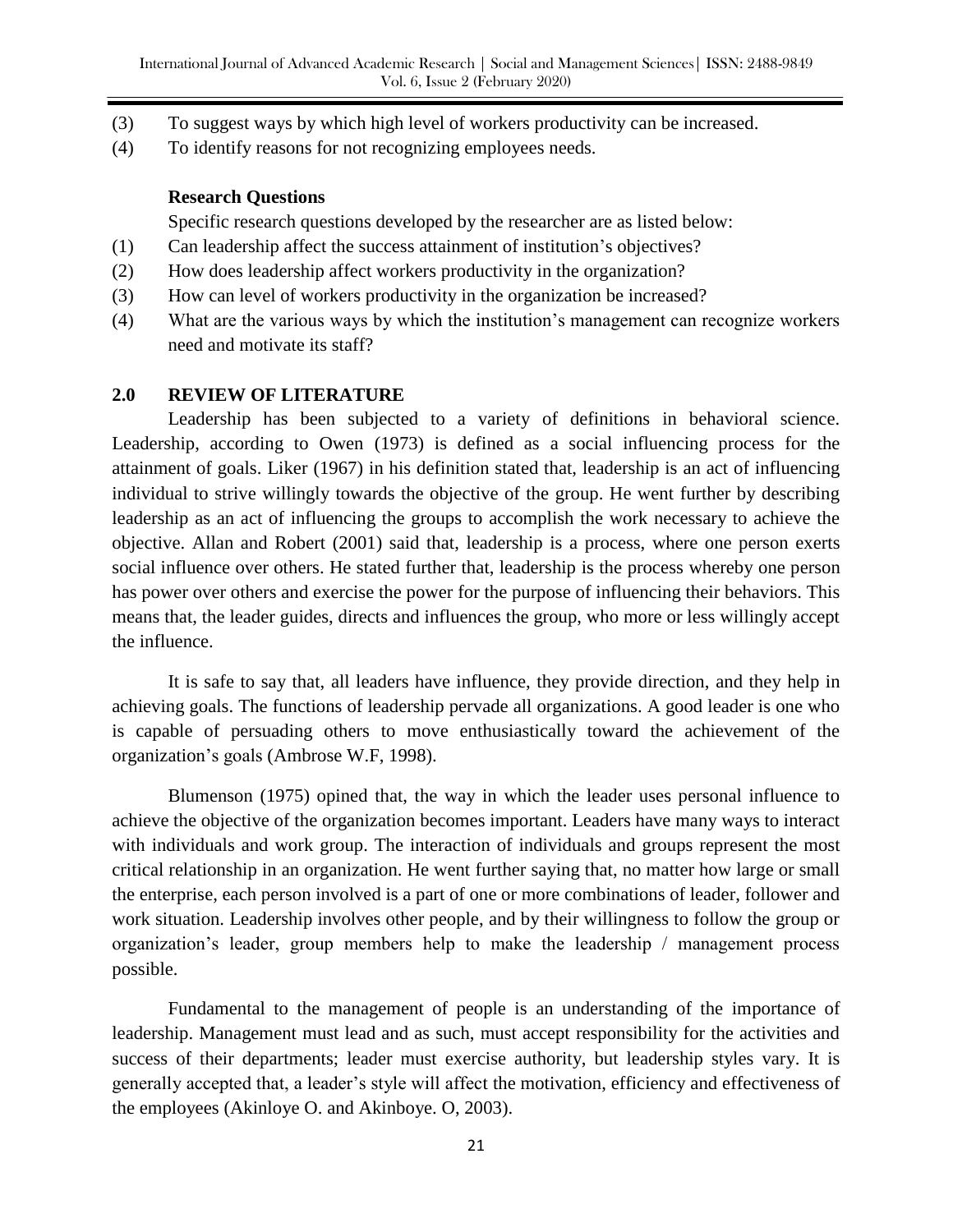Leaders are not only those with position of authority, but those who influence others to achieve common goal. This will represent the work and contributions of anyone who serves in this capacity (Mc. Graw Hill, 1967). In Jossy (2009) statement, leadership is a mindset of total personal accountability without fault, blame, guilt or any manner of finger pointing when results are below expectation.

The researcher hereby concluded that, leadership effectiveness can be determined through the character of the followers. For example, if they are focused, committed, result oriented, happy and productive.

Traits / Qualities of a Good Leader are part of the criteria to good leadership in an organization. According to Eckles (1975), the earliest work on leadership attempted to isolate the traits of successful leaders. It was assumed that, if a set of traits could be identified, people could be trained to develop those traits.

Some of the traits considered important include:-

**Intelligence**: - Ability to handle the workers and situation, to coordinate the work force harmoniously.

**Appearance**:- A good leader must be good looking, must have a physique that portrays somebody as a good leader. He or she must be well dressed and neat.

**Knowledge**: - Leader must possess knowledge of the organizational objective and people he's leading.

**Instructive**:- A good leader must be creative and must be able to work conscientiously. **Honesty**:- He/she must be honest to the subordinate, colleague and even, the people outside the organization.

**Open Mindedness**:- He/ she must not keep malice with the subordinate at work. He must be open-minded.

**Courage**:- Leader must be courageous and able to control fear in the face of danger. **Godliness**:- He /she must have the fear of God and the love of his people.

**Judgment**:- Leader must have sense of judgment.

**Discipline and Integrity:** He must have the ability to follow established rules and regulation.  **Vision**:- Leader must be able to dream and set goals.

**Perseverance**:- He must have foresight about future and plan for future.

**Age**:- He must be mature in age.

**Socio-Economic Background**:- Leader must have reasonable level of educational qualification, must also be socially and financially balanced.

# **Types of Leader**

Various types of leader exist, some of these types include the following:-

1. **Charismatic Leader:-** Leader of this type emerges as a result of genetic traits possessed by such leader. When this type of leaders talks among his group member, his words,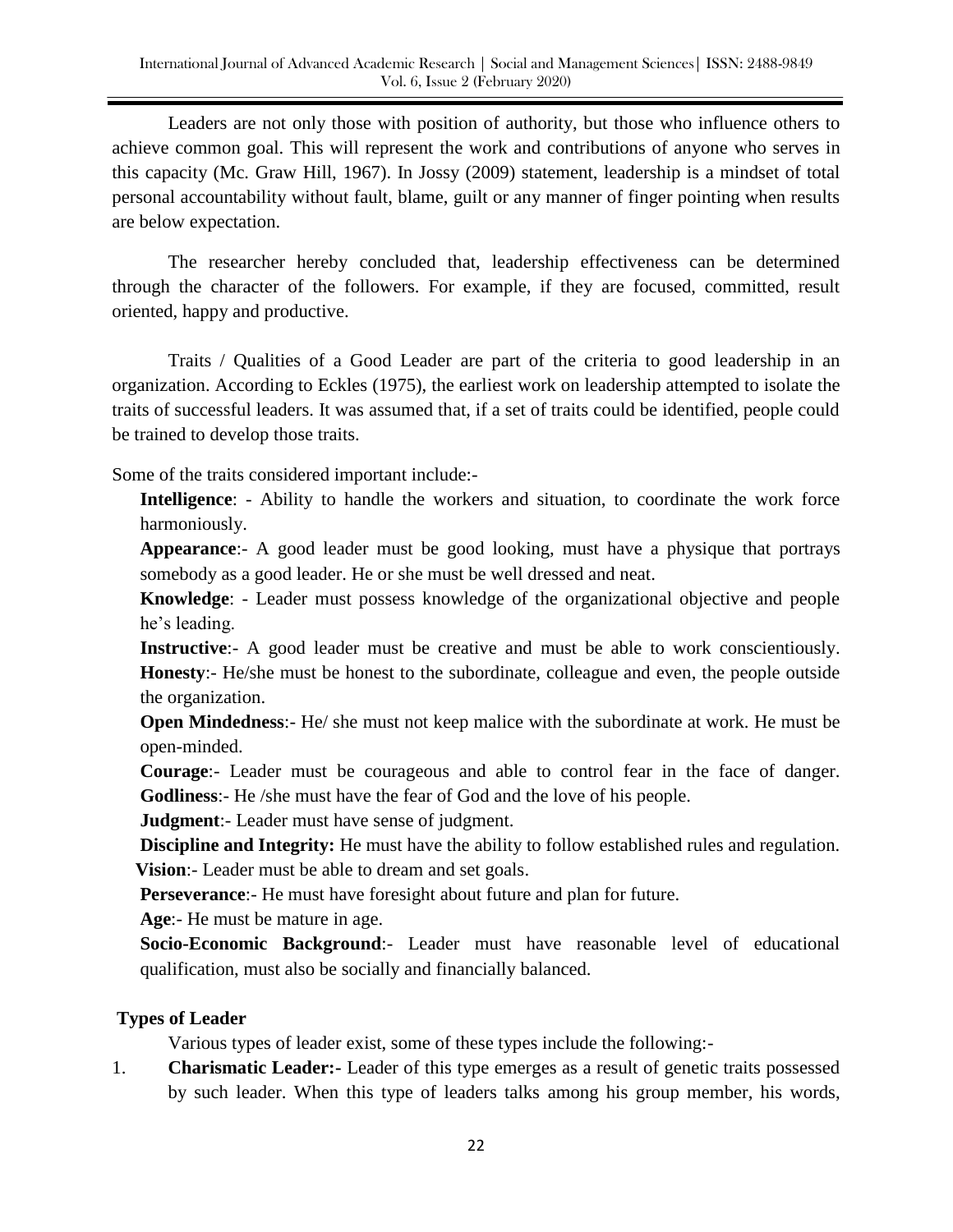suggestions, opinions are always taken. Example of leaders of this type are: late Dr Nnamdi Azikwe, Late Chief Obafemi Awolowo, e.t.c.

- 2. **Traditional Leader:-** Leader of this type is by appointment by group of people in a particular community. Examples of leaders of this type are traditional ward chiefs and Obas.
- 3. **Political Leader**:- Leaders of this type are elected by other people of the same group, society or country. Here the leadership tenure is rotational. Duration of the tenure depends on the constitution that guides the operation of such group. Examples of leaders of this type are, party leaders, legislators, elected president and governors.
- 4. **Religion Leader**:- Leader of this type emerges as a result of training acquired in the chosen religion. Examples of leaders of this type are: Pastors, Reverends, Imams, and Priests etc.
- 5. **Legitimate / Career Leader**: Leaders of this type emerge on the basis of educational qualifications, working experiences and training acquired on specialized profession or field. Examples of leaders of this type are; General Managers, schools principals, permanent secretaries (Olubodun, 1994).

# **Styles of Leadership**

The manner in which a manager interacts with subordinates will tend to reflect a cluster of characteristics that constitute a style of leadership. While any manager will use several styles of leadership, one will tend to emerge as the predominant mode of interaction. Style of leadership include autocratic, bureaucratic participative and laissez-a-faire.

- 1. **Autocratic:-** This style of leadership also termed authoritarian, boss centered or dictatorial is characterized by centralization of authority and decision making in the leader. Consultation with subordinates is rare. The leader takes full responsibility for work to be done. Autocratic leaders motivate their workers by forcing employees to rely on them for information, decisions, and all aspect of need satisfaction. In its interest, and perhaps most negative sense, autocratic leaders are dictators who wield the threat, punishment over the heads of their followers.
- 2. **Bureaucratic:-** The leader of this style derives authority from the organization's set of rules and regulations. This leader is synonymous with the holder of formal office. The predominant mode of leading is through reliance on rules and regulations and on the formal grant of authority derived from higher level of management.
- 3. **Participative/Democratic:-** This leadership style emphasizes the contribution the group makes to the organizational efforts. The leader involves group members in decisions to the fullest extent possible. Communication is a two way process, with the leader soliciting suggestions from the group while presenting idea and information to it. The democratic style of leadership is included in this participative type. It also may be termed "group centered" leadership. This style attempts to make full use of the talents and abilities of the group members with the leader seen as a facilitator of this process.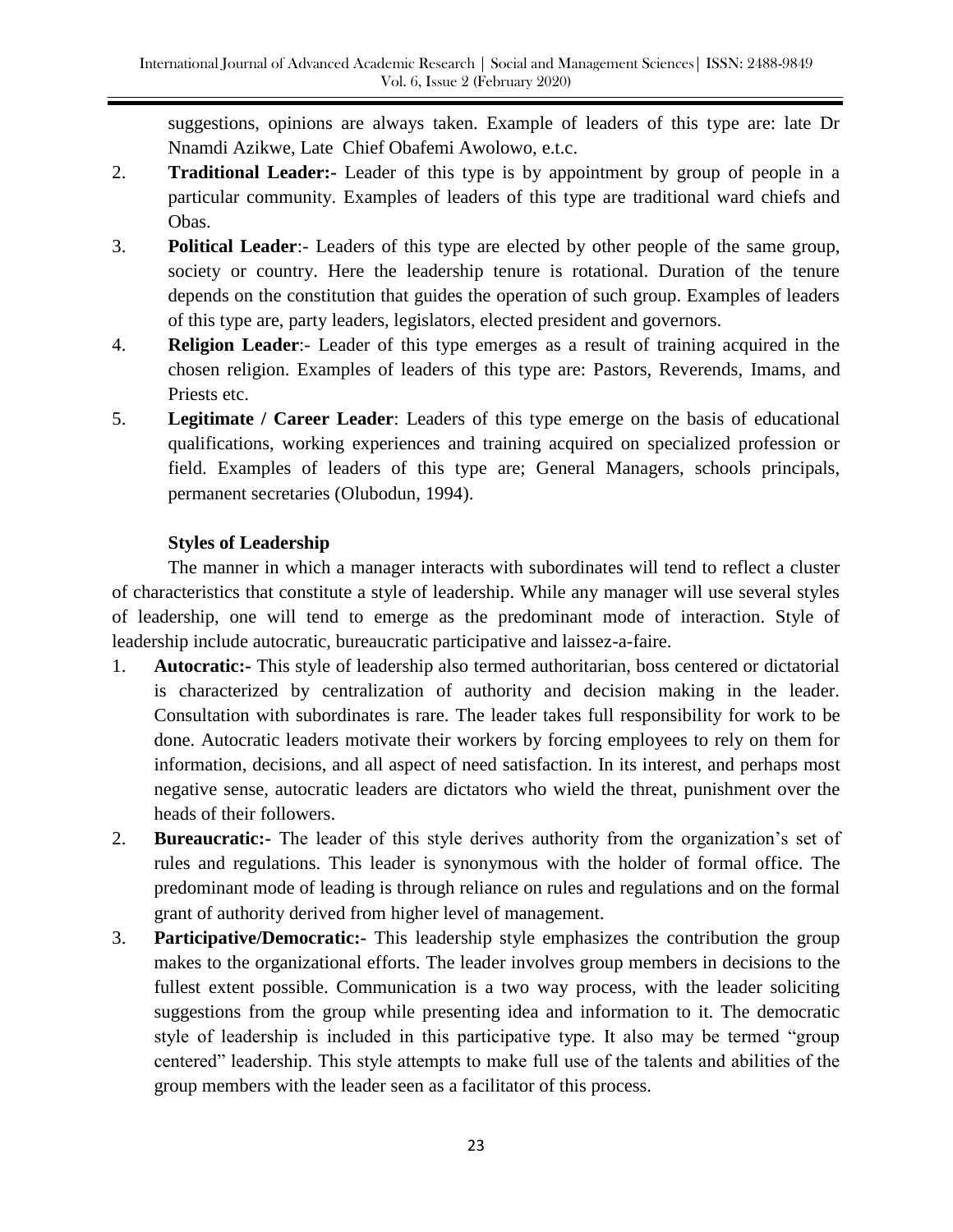4. **Laissez -Faire or free-Reign: -** This leader allows the group to establish its own goals, makes its own decisions and carries them out. This style is individual centered or subordinate centered. It presumes group members to have a high degree of knowledge and skill. It is frequently associated with highly technical or professional teams, where members are selected because of their specialized ability and their capacity to work independently (Carmichael, 1975).

### **Obstacles to the Leader's Effectiveness**

Any leader working within an organization has to be careful that his effectiveness is not dissipated by organizational restrictions. An organization is supposed, through the unification effort, to strength the effectiveness of leader. But frequently, organizational obstacles are placed in the leader's way.

Drucker identifies four obstacles to a leader's effectiveness (Drucker, 1976):

- 1. The executive's time tend to belong to everyone else (the leader has difficulty in controlling his time because of the organizational responsibility to be available to staff and constituency).
- 2. Executives are forced to keep on "operating" unless they take positive action to change the reality in which they live and work (direct control of organizational units dominates the leader's time and prohibits him from functioning as a coordinator, motivator, and creator).
- 3. The leader is pushed toward ineffectiveness because, he is within the organization (he is effective only when other people make use of what he can contribute).
- 4. The leader is within the organization (the organization is seen only from inside. The organization from the outside is seen only through distorted lenses. What actually goes on is only through reports, statistics, and second-hand information. The leader must get outside and view the organization as it really is).

#### **Theories of Leadership**

Researchers have developed a number of leadership theories over the year. These can be categorized into four main types.

Early thoughts on leadership suggest that, some people are born to lead. Trait theories argue that, leaders share a number of common personality traits and characteristics and that leadership emerges from these traits. Early traits theories promoted the idea, that leadership is an innate, institutive quality that you either have or don't have.

There have been many different studies of leadership trait and they agree only in the general saintly qualities needed to be a leader for a long period, inherited traits were sidelined as learned and situational factors were considered to be far more realistic as reason for people acquiring leadership positions (Akinboye, 2013). However, none of these traits, or any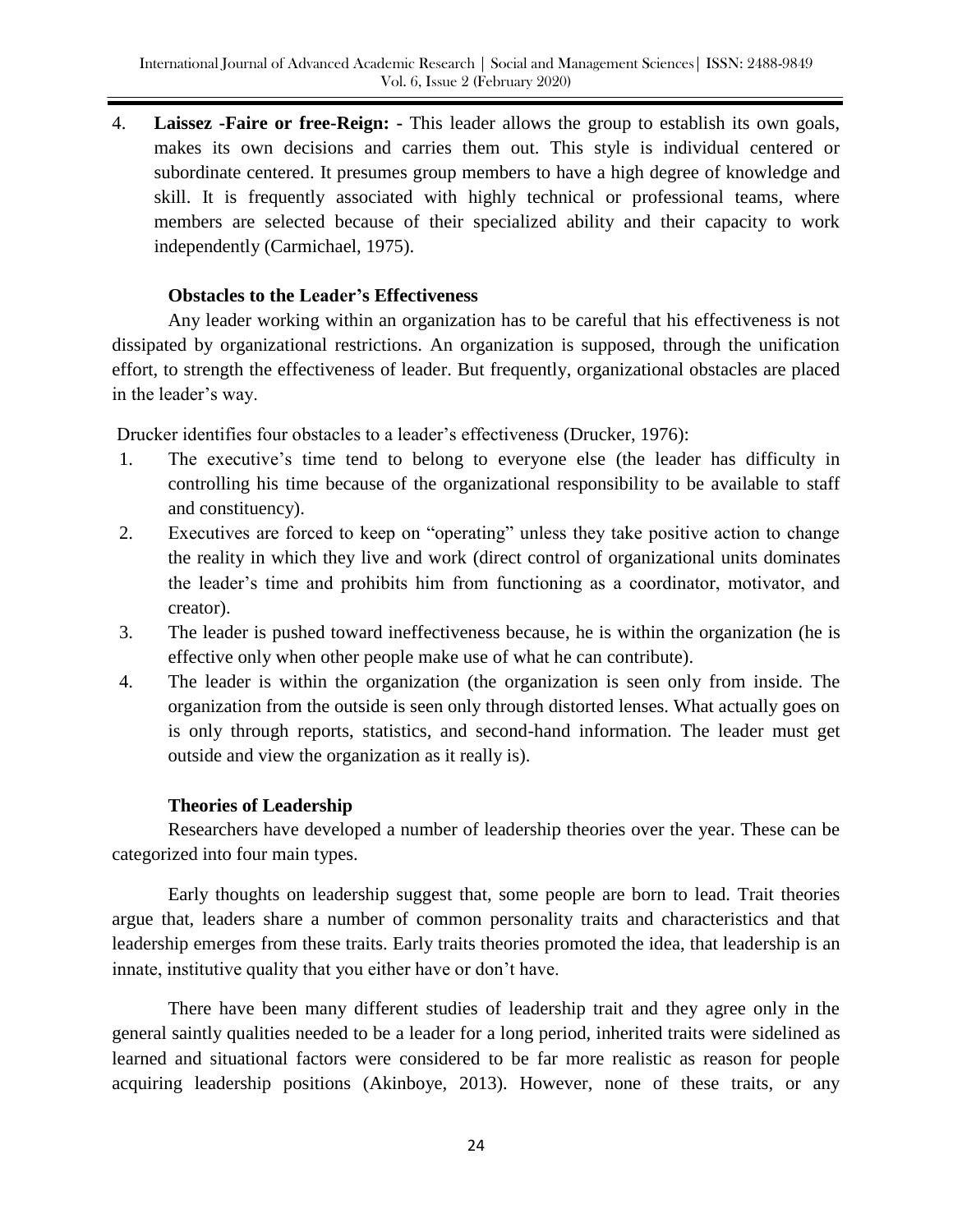combination of them, will guarantee success as a leader. You need more than that (Robert, 1984).

#### **Behavioural Theories**

It focuses on how leaders behave. Do they dictate what needs to be done and expect cooperation, or do they involve the team in decision to encourage acceptance and support? (Fredrick, 1967)

Behavioural theories of leadership do not seek inborn traits or capabilities; rather they look at what leaders usually do. If success can be defined in terms of described actions, then it should be relatively easy for other people to act in the same way (Buchanan and Haczys, I, 1997).

#### **Contingency Theories (Situational Theories)**

The realization that, there isn't one correct type of leader led to theories that, the best leadership style is contingent. These theories try to predict which leadership style is best in which circumstance.

When a decision is needed fast, which style is preferred? When the leaders need the full support of the team, is there a better way to lead? Should a leader be more people oriented or task oriented? These are all examples of questions that contingency leadership theories try to address (Freldler, 1974).

Generally, to be effectively applied, this theory requires that leaders must be able to correctly diagnose their situations, select the most appropriate leadership style and effectively adjust to meet the task and relationship needs of followers. Effective leaders must also be constantly changing to meet the changing needs of the followers, as their level of motility increases or changes. Very little research has been used to train leaders such as large corporate organization, such as Mobil Oil, Xerox and U.S military services (Udegbe 1997).

#### **Power and Influence Theories**

Raven (1981): These theories of leadership take an entirely different approach. They are based on the different ways in which leaders use power and influences to get things done and the leadership styles that emerge as a result. Perhaps, the most well known of these theories in French and raven's five forms of power. This model distinguishes between using your position to exert power and using your personal attributes to be powerful.

French and Raven (1981): Identified three types of position power legitimate, reward and coercive and two sources of personal power; expert and referent (your personal appeal and the model suggest that, using personal power is the best alternative and because expert power (the power that comes with being a real expert in the job) is the most legitimate of these that you should actively work on building this similarly, leading by example is another highly effective way to establish and sustain a positive influence with your team.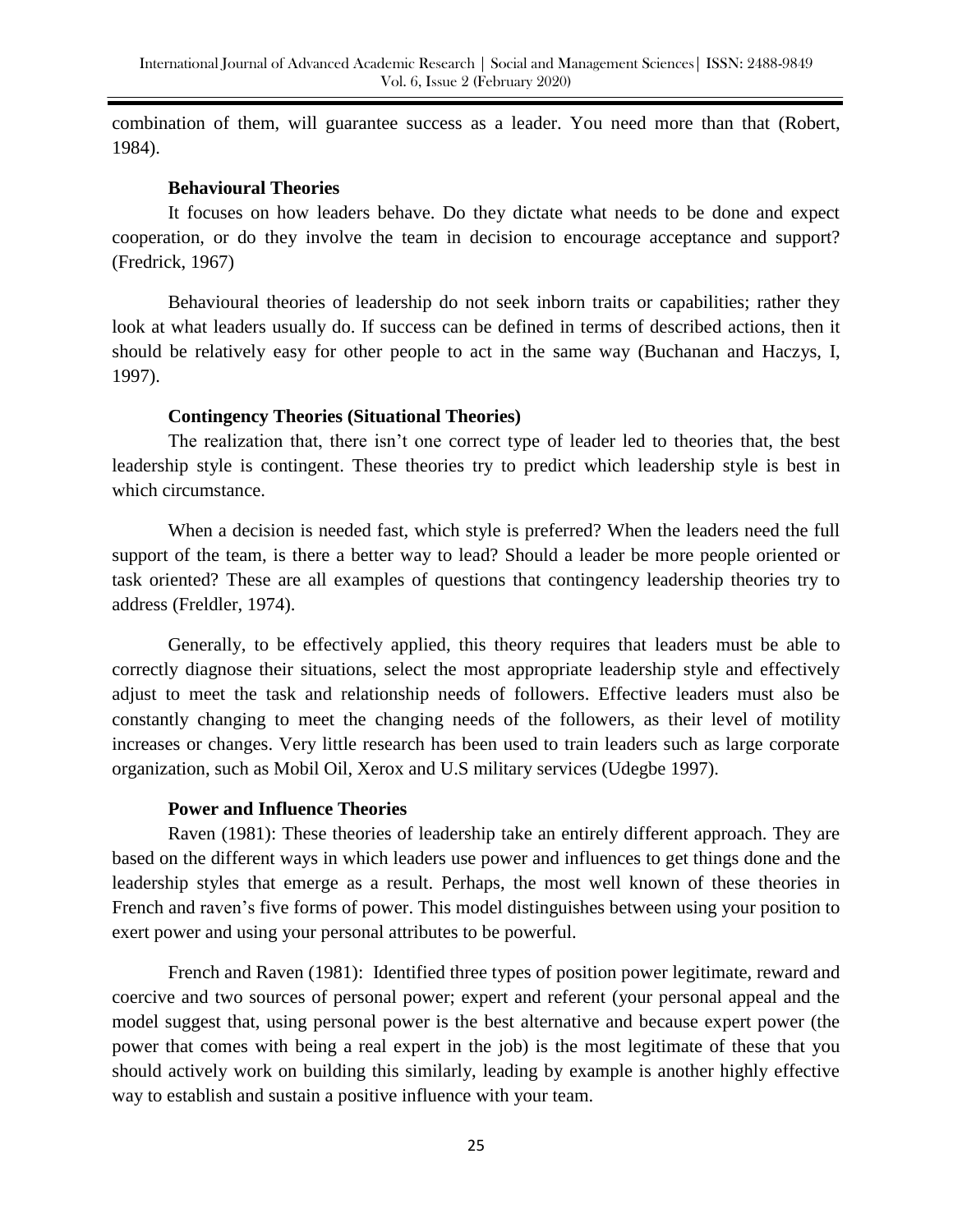# **Concept of Motivation**

According to Gregor (1970), around the world people work, they expend effort to achieve some goals. The goal may be of little value, or of high scientific or cultural significance, but, energy is put forth to accomplish a task. If McGregor indicates in theory x, work is unnatural and repugnant to man, why are millions of people involved in work?

In many cultures, work is a group activity entire family or group of families cooperate in growing and harvesting food. All the men of the group participate in the defense of the group. The pressure of the group causes some people to work, perhaps harder and more conscientiously, or, perhaps slower and at the group's tempo. Group pressure is a strong motivating force, as identified in the Hawthorne studies. Not to be of the group is to lose social contact with one's peers. The social man needs the group and the social contacts and safety it offers.

According to Harmsburg B. (2000), all organizations are composed of units established to perform specific tasks. While these units vary in size, each has its own supervisor. Each unit is in reality a group of workers striving to achieve specific goals and objectives. Many supervisors look at their subordinates as individuals, each of whom has his own problems and attitudes. They forget that these employees constitute a group and that the group can be used positively to help establish and achieve the unit's goals and objectives.

New theories of motivation place emphasis on the power of groups to make workers want to work. Likert (1999) believes that, each organizational unit functioning as a group must interrelate with other groups until it becomes one large group, all striving to achieve common goals.

Thus, the organization becomes an integrated whole. Likert says further that, an organization will function not as individuals but as members of highly effective work group with high performance goals. A supervisor following this philosophy should deliberately endeavor to build these effective groups, linking them into an overall organization by means of people who hold overlapping group membership.

It is this philosophy of supervisor that has led to such development as participative management, where the group has the power of decision making. Also, since the goals of the group are determined by the group decisions, each individual tend to have a high degree of ego identification with the goal and will strive harder to achieve them. His motivation to achieve is increased. This is the philosophical base for management by motivation. Likert stretched further that, man is motivated to work, if he views his supervisor as supportive, fair and constructive and if he is able to maintain his sense of personal worth and importance.

Fredrick Herzberg (1970) asserts that money itself is not the major motivator. He stretched that, an extreme study is reported showing that, an individual's morale affects his attitude towards work. High morale indicates a high job attitude; low morale indicates a low attitude to a job. Herzberg developed a questionnaire which required lengthy descriptive reports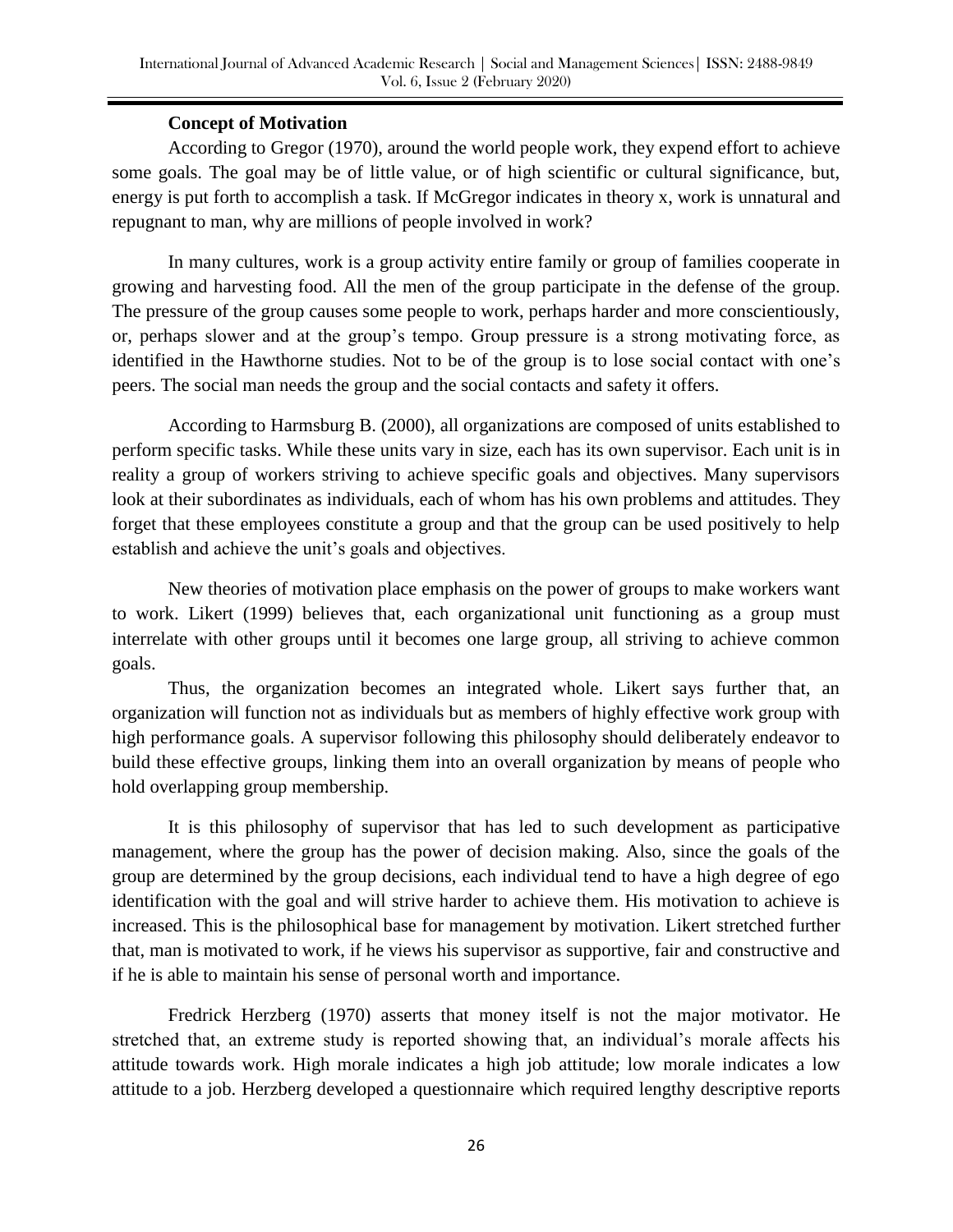of events which made the workers feel good or bad. The answers were analyzed to indentify the elements of high job attitudes. Middle management personnel of diversified construction company were used as the testing groups.

The analysis of data showed that, the most frequent factor in a high job attitude is achievement. Success in the completion of a job created the highest job attitude. Beginning with achievement, factors that were identified are ranked from high to low.

- 1. Achievement
- 2. Recognition by supervisors, peers and subordinates of work accomplished
- 3. Work itself-aspects of the job that gave the worker personal satisfaction
- 4. Responsibility: Being able to work without supervision and being responsible for one's own effort.
- 5. Advancement: a promotion indicates growth, recognition, achievement and more responsibility.

Abraham Maslow (1970) defined motivation as means of influencing people's attitudes and behaviors toward the performance of their duties. It is of fundamental importance in the management of human resources. No matter how carefully the management may plan, forecast, formulate policies and plan elaborate organizational structures, the success of its planning depends on accurate planning. It must lead and aspire the people he relies on, in the implementation of policies. This is regarded as motivation. He made three basic observations when interpreting human behaviors. These three observations are as follows:

- (a) All human behaviors have a cause each, which itself is the consequence of the combined efforts of hereditary and environment.
- (b) At the root of human behavior are needs, wants or motion. Need is the term employed in this connection.
- (c) Human behaviour is goal seeking, people try to achieve objectives or goals, which when reached will satisfy their needs. He (Abraham Maslow) has also classified human needs into five categories which are as illustrated below.

## **Abraham Maslow' hierarchy of human needs**

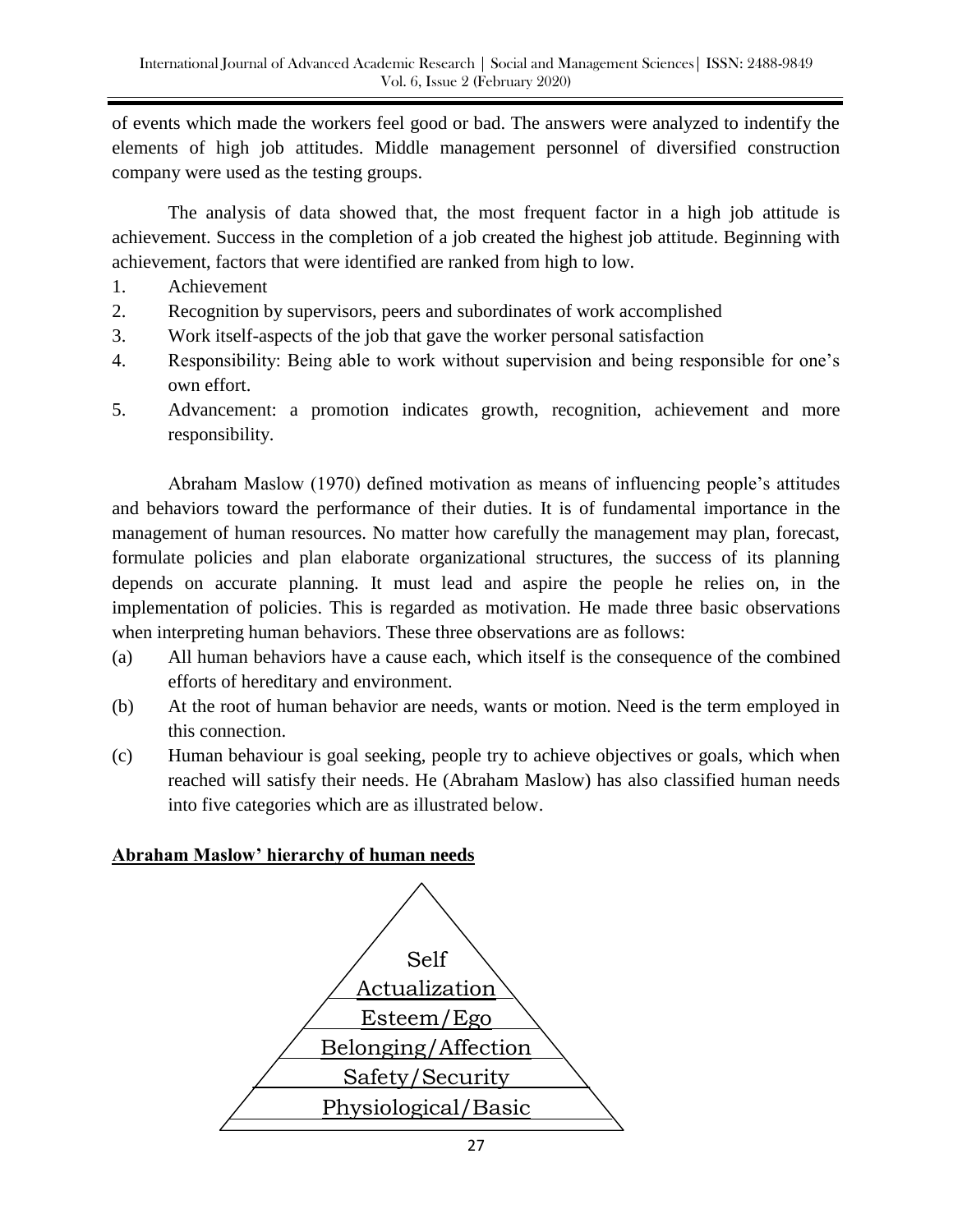- (a) **Physiological or basic needs:** People must satisfy those needs just to keep them active, they include food, water, clothing and shelter. In working environment, the fundamental purpose of a wage/salary is to provide the means of satisfying basic needs.
- (b) **Security or safety needs**: These are concerned with satisfaction with avoidance of harm and in some with provision for the future. Examples are the needs for shelter, self defense in the working situation, the wish for security of tenure, the existence of restrictive practices and many aspects of trade unionism show how the needs of this kind are satisfied.
- (c) **Belongingness or affection needs:** Everyone in various degrees wishes to give and receive friendship, companionship and association with others for recreational purpose are examples of these needs. Note that, for example, people mainly join with other party to satisfy affection needs and partly for greater security.
- (d) **Esteem or Ego needs:** These include the needs to become independent, to receive esteem of others, to dominate and to acquire possession. As it is possible for needs of this kind to be satisfied through social activities. There is overlapping between needs of group (C and D). At work, a position of authority, a company car, an office rugged carpet, or a special type of overall are means by which these needs are satisfied.
- (e) **Self-actualization:** This final group comprises the needs to make the fullest use of one's capabilities to develop one-self and to be creative in the working environment; the majority of employees find few opportunities to satisfy needs in this class. Skilled professional workers and managers are the most likely to be satisfied in these ways.

# **Douglas Mc Gregorie's Theory X and Y**

Another group of assumptions about workers was developed by Douglas Mc Gregor (1970). By using the symbols X and Y, he makes no symbolic difference between the assumptions. X and Y are simply labels to designate contrasting management assumptions. Mc Gregor does not imply that, all assumptions in either theory X or theory Y are always right or always wrong. They may change according to the reality of a specific organization. However, unrealistic assumptions about people have caused many good plans to fail. Its planned activity lies in the face of human nature, its success will be only as great as the non-human factors can insure. Not infrequently, when plans begin to fail, management tightens controls and applies more pressure. Mc Gregor found that, such action only increases the potential for future, for what is needed is a lessening of control and a feeling of initiative.

Mc Gregor defined theory X as follows:-

- (1) The average human being has an inherent dislike of work and will avoid it, if he can.
- (2) Because of the human characteristics of dislike of work, most people must be coerced, controlled, directed, threatened with punishment to get them to put forth adequate effort toward the achievement of organizational objectives.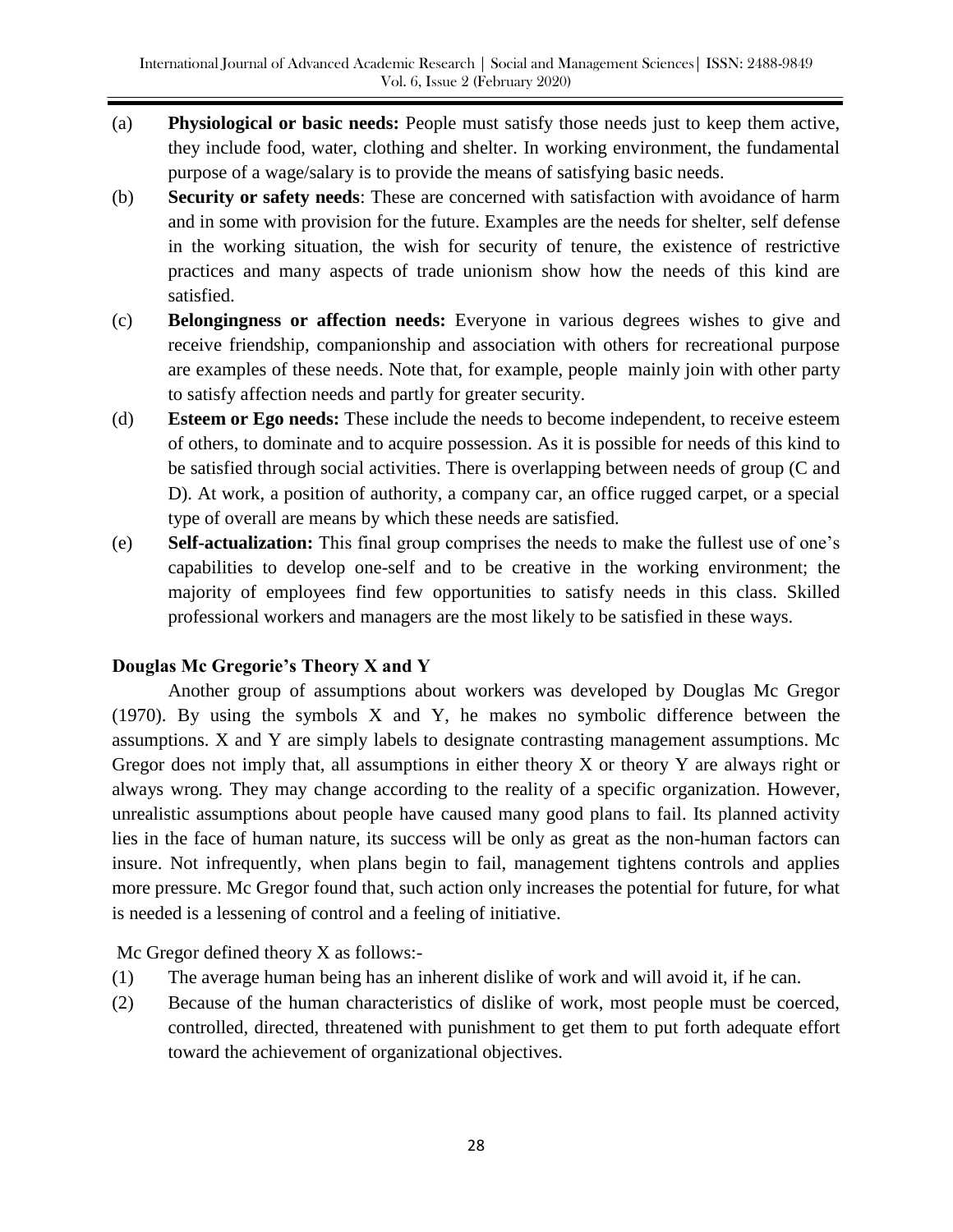This assumption follows the concept hard supervision as compared to self (permissive, humanistic) supervision. The implication is that, the dislike of work is so strong that more force than the promise of reward must be exercised to get work accomplished.

(3) The average human being prefers to be directed, wishes to avoid responsibility, has relatively little ambition, wants security above all. The knowledge about human behavior in many specialized fields, however, has made it possible to create another generalization about the management of human resources.

Mc Gregor called this assumption theory Y.

- (1) The expenditure of physical and mental efforts in work is as natural as play or rest. The average person does not basically dislike work, but may gain satisfaction from it or attempt to avoid it, depending on past experience.
- (2) External controls and the threat of punishment are the only means for bringing about efforts toward the organizational objectives. Man will exercise self direction and self control in the service of objectives to which he is committed.
- (3) Commitment to objectives is a function of the rewards associated with their achievement. Such positive rewards as ego satisfaction and self actualization are the most significant and can be direct products of efforts directed toward organization objectives.
- (4) The average human being learns, under proper conditions, not only to accept, but to seek responsibility.
- (5) The capacity to exercise a relatively high degree of imagination, ingenuity, and creativity in the solution of organizational problems is widely, not narrowly distributed to the population.
- (6) Under the conditions of modern industrial life, the intellectual potentialities of average human being are only partly utilized. These assumptions are much more challenging to management strategy. They are dynamic, not static. They indicate that human beings have the possibilities of growing and developing. Most importantly, it makes the management responsible for creating the environment that will permit the positive development of its human resources.

# **2.9 Enhancing Workers Productivity**

According to Joseph (2007), productivity is a relationship between the output generated by a production or service system and the input provide to create this output.

Peters and Waterman saw productivity as the rate at which goods or services are produced by a standard population of workers. They revealed that, excellently managed organization see average worker "as the root source of quantity and productivity gain" such organization do not look to "capital investment as the fundamental source of efficiency improvement" instead, employees are considered the source of ideas for improvement.

Nightingale (1970) stated that, profit sharing has led to productivity enhancement in thousands of firms. Firms' wide profit sharing plan can be particularly effective in situations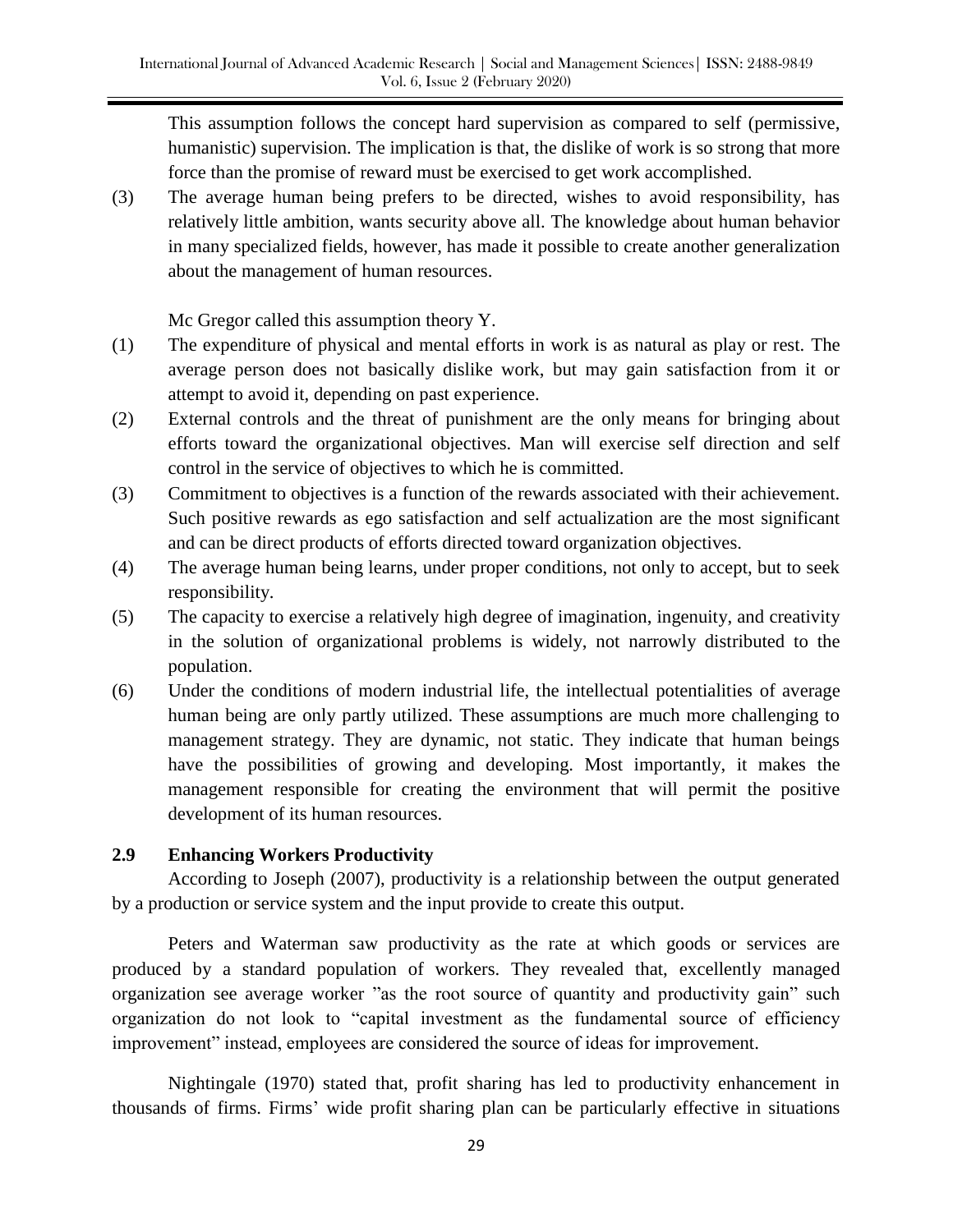where supervising individual performance is not viable. Profit sharing can lower internal resistance to technology change and foster teamwork between employees.

The use of financial incentives to motivate performance has been a part of management theory for quite some time. For example, Fredrick (1967) said that, the best type of management in ordinary use is the management of an initiative and incentive. Scientific management arose in part from the need to increase productivity. To expand productivity, ways had to be found to increase the efficiency of workers.

James (2005) stated that, the means to increase productivity have become a major focus of leaders' attention today. The possible actions that may be taken to improve workers productivity in an organization are many and these include:

- Providing good job description for the organization workers, as it will give them satisfaction on their job.
- Leaders / management can provide job security for their staff in form of confirmation of appointment, security of tenure of office, life and health insurance, e.t.c
- Existence of two way communication, whereby, management / worker relationship and interaction can flow.
- Adoption of effective style of leadership, most especially, democratic leadership style that will permit the subordinate to participate in making decision, especially on matters that affect them or their work.
- Co ordination of staff efforts.
- Provision of employee welfares services. For example: arranging for education programme for the workers, giving legal backing to the staff organized co-operative society, provision of staff canteen within the work place, e.t.c.
- Recognition of staff efforts and reward them for good job performance.
- Providing good incentive for workers, subsidized meal at work, and other allowances that will make workers to feel happy.
- Self Expression: That is, workers should be allowed freedom of expression, in order to air their views concerning their observations on what is going on in the organization.

# **3.0 METHODOLOGY**

The methodology adopted in carrying out the research on role of leadership in enhancing workers productivity in Kwara state College of Health Technology, Offa is descriptive research design. The population for this study is made up of two hundred and twenty four (224) non- academic staff and one hundred and eight (108) academic staff, making the total staff population to be three hundred and thirty two (332).

One hundred and twelve (112) people were randomly chosen out of the total two hundred and twenty four (224) non – academic staff. These represent fifty percentages (50%) of the entire population of non – academic staff. Also, fifty four (54) people, representing (50%) of the entire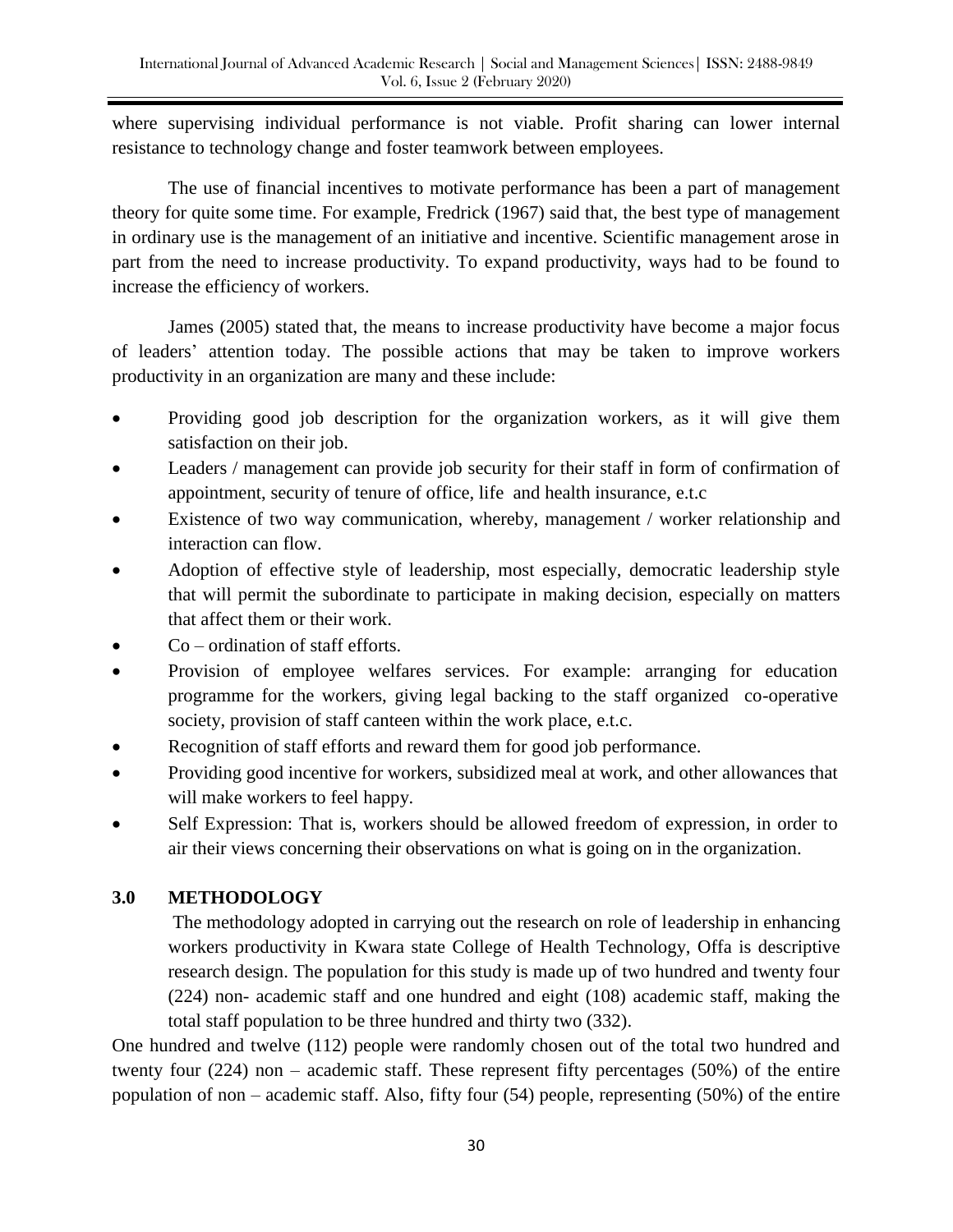academic staff population were also chosen. This made the sample size to be one hundred and sixty six (166). Simple random technique was used in the sample selection.

## **4.0 DATA PRESENTATION, ANALYSIS AND DISCUSSION OF FINDINGS**

 The statistical procedures used for data analysis are frequency count and simple percentage. One hundred and sixty –six (166) copies of questionnaire were printed and distributed to selected respondents out of which One Hundred Fifty- Six (156) copies were filled, completed and returned.

### **Table 4.1**

|  | <b>SECTION B: Effect of leadership on success attainment of institution's objectives.</b> |
|--|-------------------------------------------------------------------------------------------|
|  |                                                                                           |

| S/N | <b>Effect of Leadership</b>                                                              | SА     | A     | D     | <b>SD</b> |
|-----|------------------------------------------------------------------------------------------|--------|-------|-------|-----------|
| 1   | improves<br>It<br>the                                                                    | 115    | 29    | 07    | 05        |
|     | attitude<br>workers<br>to<br>their work                                                  | 73.7%  | 18.6% | 04.5% | 03.2%     |
| 2.  | It brings about staff 109<br>motivation                                                  |        | 34    | 09    | 04        |
|     |                                                                                          | 69.9%  | 21.8% | 05.8% | 02.5%     |
| 3   | It helps the workers to 81                                                               |        | 60    | 10    | 05        |
|     | have the knowledge<br>and understanding of<br>the management and<br>institution at large | 51.99% | 38.5% | 6.4%  | 3.2%      |
| 4.  | It promotes success of 83                                                                |        | 76    | 0     | 0         |
|     | academic programmes                                                                      | 53.2%  | 46.8% |       |           |

The Table 4.1 reveals how leadership affects the success attainment of the institution's objectives. 115 (73.7%) of the respondents strongly agreed that leadership improves workers attitudes to their work, 29 (18.6%) agreed, 07 (04.5%) disagreed, while, 05 (03.2%) strongly disagreed with the statement. 109 (69.9%) respondents strongly agreed that leadership brings about staff motivation, 34 (21.8%) agreed, 09 (05.8%) disagreed, while, 04 (02.5%) strongly disagreed.

81 (51.9%) respondents strongly agreed that workers have the knowledge and understanding of the management and institution at large. 60 (38.5%) agreed, 10 (06.4%) disagreed, while, 05 (3.2%) strongly disagreed. Also 83 (53.2%) respondents strongly agreed that, leadership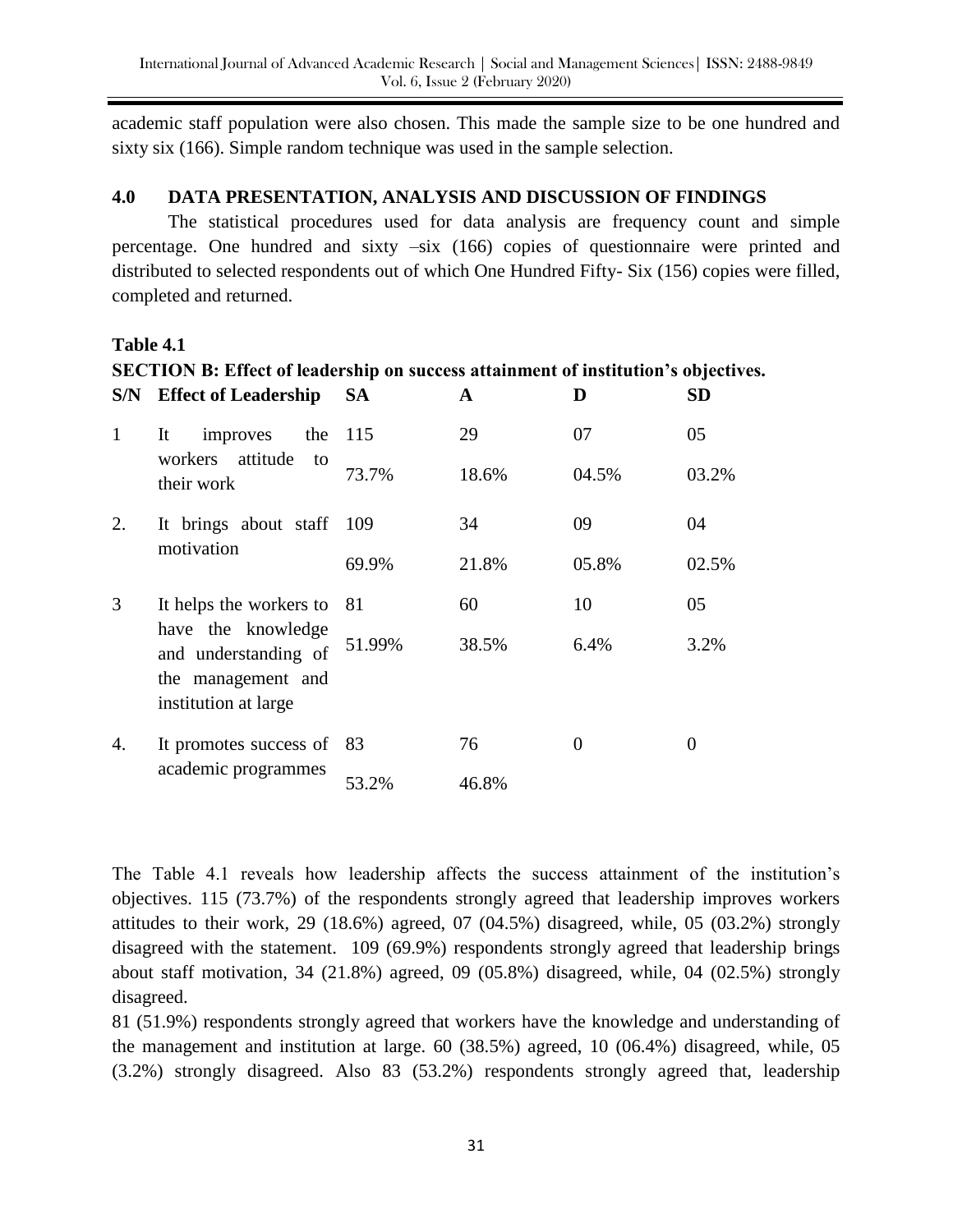promotes success attainment of academic programmes, 76 (46.8%) agreed, while, no respondent disagreed or strongly disagreed with the statement.

| Table 4.2<br><b>SECTION C: Effect of leadership on workers' productivity in the organization</b> |                                                                  |            |              |                       |            |  |  |
|--------------------------------------------------------------------------------------------------|------------------------------------------------------------------|------------|--------------|-----------------------|------------|--|--|
| S/N                                                                                              | <b>Importance of Leadership</b>                                  | <b>SA</b>  | $\mathbf{A}$ | D                     | <b>SD</b>  |  |  |
| $\mathbf{1}$                                                                                     | It helps in improving workers 80                                 |            | 62           | 09                    | 05         |  |  |
|                                                                                                  | attitudes<br>towards<br>job<br>performance                       | $(51.3\%)$ |              | $(39.7\%)$ $(05.8\%)$ | $(03.2\%)$ |  |  |
| 2.                                                                                               | It provides basis for workers 82                                 |            | 60           | 08                    | 06         |  |  |
|                                                                                                  | direction<br>guidance<br>and<br>persuasion                       | $(52.6\%)$ | $(38.5\%)$   | $(05.1\%)$            | $(03.8\%)$ |  |  |
| 3                                                                                                | It improves the knowledge of 80                                  |            | 60           | 10                    | 06         |  |  |
|                                                                                                  | the management on its roles and<br>responsibility to the workers | $(51.3\%)$ | $(38.5\%)$   | $(6.4\%)$             | $(03.8\%)$ |  |  |
| 4.                                                                                               | It promotes success of academic 84                               |            | 56           | 09                    | 07         |  |  |
|                                                                                                  | programmes                                                       | $(53.8\%)$ | $(35.9\%)$   | (05.8)                | $(04.5\%)$ |  |  |

The above Table 4.2 has shown that, 80 (51.3%) of the respondents strongly agreed that, leadership helps in improving workers attitude towards job performance, 62 (39.7%) agreed, while 09 (05.8%) disagreed and 05 (03.2%) strongly disagreed. 82 (52.6%) of the respondents strongly agreed that importance of leadership provides basis for workers direction guidance and persuasion, 60(38.5%) agreed, while 08 (05.1%) of them disagreed and 06 (03.8%) strongly disagreed .Furthermore, 80 (51.3%) of the respondents strongly agreed that, leadership improves the knowledge of the management on its role and responsibility to the workers, 60 (38.5%) agreed, while 10 (06.4%) disagreed and 06 (03.8%) strongly disagreed. 84 (53.8%) has strongly agreed that leadership promotes success of academic programmes, 56 (35.9%) just agreed, while 09 (05.9%) disagreed and 07(04.5%) strongly disagreed.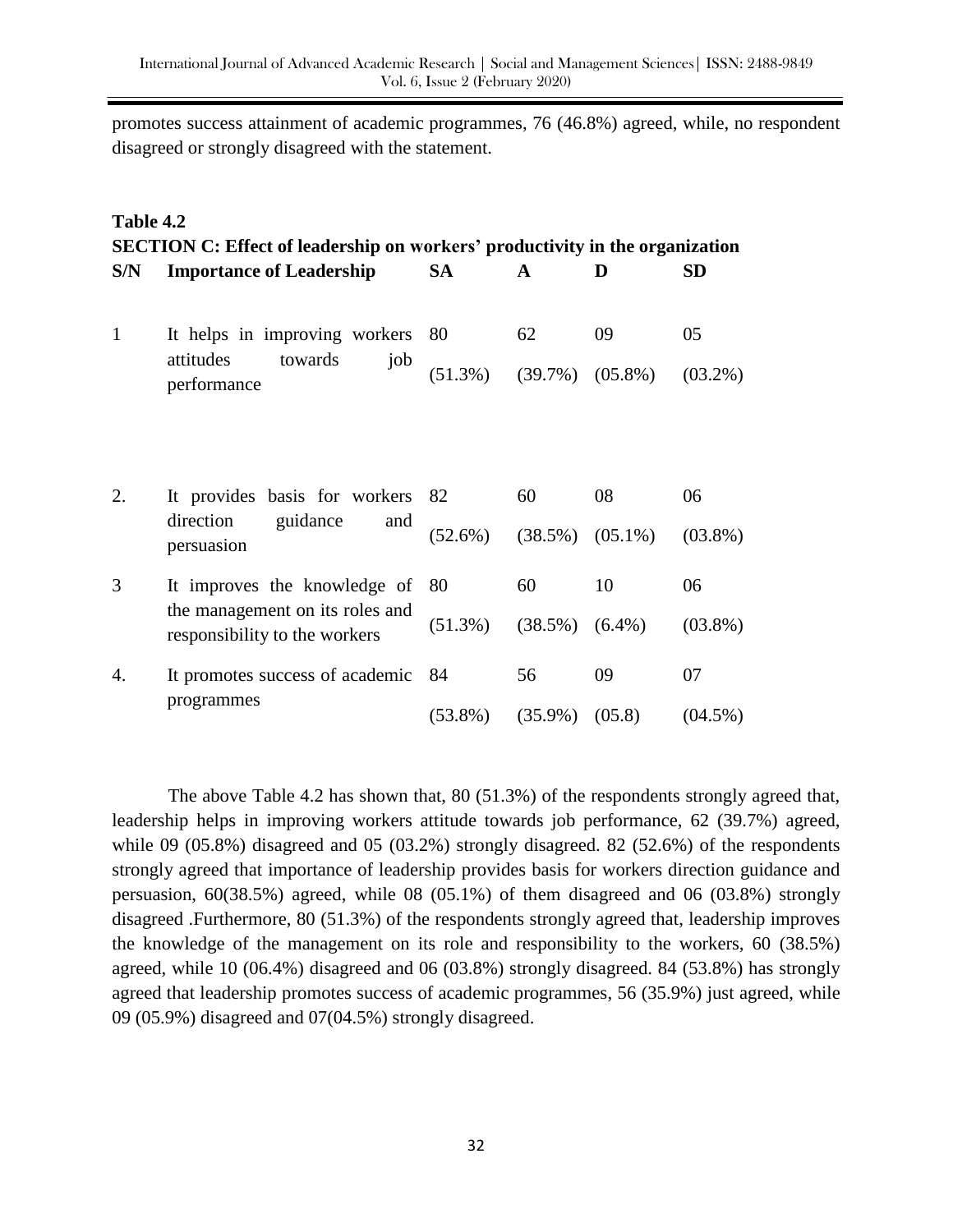# *Table 4.3*

| S/N              | Workers<br><b>Increasing</b><br>Productivity | <b>SA</b>        | $\mathbf{A}$     | D                | <b>SD</b>        |
|------------------|----------------------------------------------|------------------|------------------|------------------|------------------|
| $\mathbf{1}$     | Encouraging workers to undergo               | 96               | 42               | 10               | 08               |
|                  | training                                     | $(61.5\%)$       | $(26.9\%)$       | $(06.4\%)$       | $(05.2\%)$       |
| 2.               | It increases workers efficiency              | 94<br>$(60.3\%)$ | 46<br>$(29.5\%)$ | 09<br>$(05.8\%)$ | 07<br>$(04.4\%)$ |
| 3                | Providing adequate working tools             | 90               | 44               | 12               | 10               |
|                  | for workers                                  | $(57.7\%)$       | $(28.2\%)$       | $(07.7\%)$       | $(06.4\%)$       |
| $\overline{4}$ . | Involving workers in decisions               | 96               | 46               | 08               | 06               |
|                  | that affect workers or their job             | $(61.5\%)$       | $(29.5\%)$       | $(05.2\%)$       | $(03.8\%)$       |

# **SECTION D: Increasing level of workers productivity in the organization?**

The above Table 4.3 has revealed how level of workers productivity can be increased; 96 (61.5%) of the respondents strongly agreed that level of workers productivity can be increased by encouraging workers to undergo training, 42 (26.9%) agreed, while 10 (06.4%) disagreed and 08 (05.2%) strongly disagreed.

94 (60.3%) of the respondents strongly agreed that workers' productivity can be increased by organizing seminar and workshop to improve the knowledge and skill of the workers. 46 (29.5%) agreed, 09 (05.8%) disagreed, while 07 (04.4%) strongly disagreed.

Also, 90 (57.7%) of the respondents strongly agreed that, providing adequate working tools for workers can increase the level of workers' productivity, 44 (28.2%) agreed, 12 (07.7%) disagreed, while 10 (06.4%) strongly disagreed.

96 (61.5%) of the respondents strongly agreed that by involving workers in decisions that affect them on their job increase the level of workers productivity 46 (29.5%) agreed, 08 (05.2%) disagreed, while 06 (03.8%) strongly disagreed.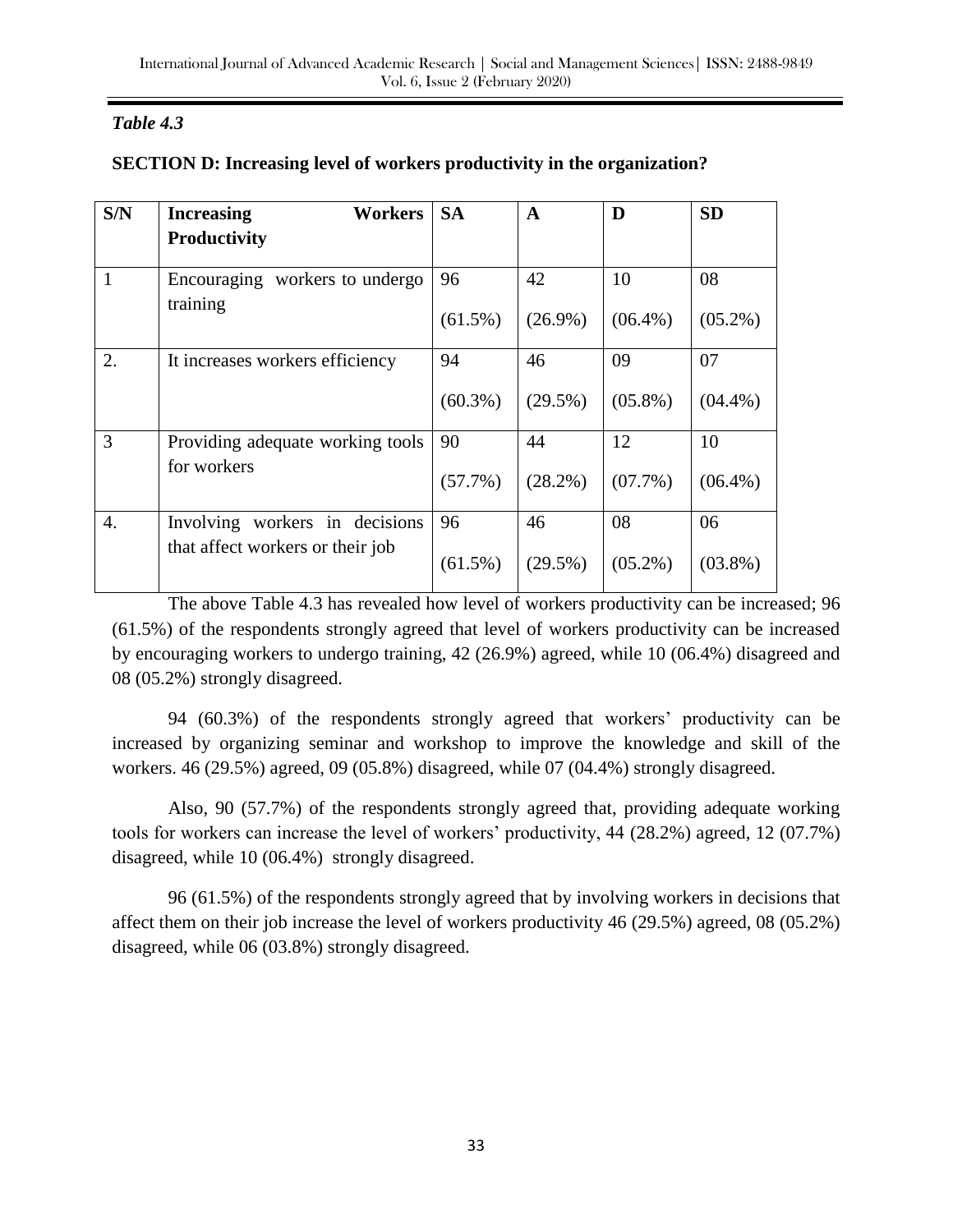# **Table 4.4**

|                          |  | SECTION E: Various ways of recognizing workers' needs and motivating them by the |  |  |  |  |
|--------------------------|--|----------------------------------------------------------------------------------|--|--|--|--|
| institution's management |  |                                                                                  |  |  |  |  |

| S/N          | <b>Means Of Motivating workers</b>                                                 | <b>SA</b>  | $\mathbf A$ | D          | <b>SD</b>  |
|--------------|------------------------------------------------------------------------------------|------------|-------------|------------|------------|
| $\mathbf{1}$ | By providing good job description<br>for workers                                   | 82         | 62          | 12         | 00         |
|              |                                                                                    | (52.7%)    | (39.7%)     | $(07.6\%)$ |            |
| 2.           | providing<br>working<br>good<br>$\mathbf{B} \mathbf{y}$<br>environment for workers | 80         | 62          | 09         | 05         |
|              |                                                                                    | $(51.3\%)$ | (39.7%)     | $(05.8\%)$ | $(03.2\%)$ |
| 3            | Adoption of good leadership style                                                  | 80         | 76          | 00         | 00         |
|              |                                                                                    | $(51.3\%)$ | $(48.7\%)$  |            |            |
| 4.           | Providing<br>incentives<br>for<br>good<br>workers                                  | 84         | 60          | 12         | 00         |
|              |                                                                                    | $(53.8\%)$ | (38.5%)     | $07.7\%)$  |            |
| 5.           | of<br>Allowing<br>freedom<br>workers<br>expression                                 | 80         | 62          | 10         | 04         |
|              |                                                                                    | $(51.3\%)$ | (39.7%)     | $(06.4\%)$ | $(02.6\%)$ |
| 6.           | Providing<br>welfare<br>employee<br>services for workers                           | 86         | 60          | 06         | 04         |
|              |                                                                                    | $(55.1\%)$ | (38.5%)     | $(03.8\%)$ | $(02.6\%)$ |

The above Table 4.4 has revealed the various ways by which institution's workers can be motivated. 82 (52.7%) of the respondents strongly agreed that, providing good job description for workers is a way of motivating workers, 62 (39.7%) agreed, while 12 (07.6%) disagreed.

80 (51.3%) of the respondents strongly agreed that, providing good working environment for workers is a way of motivating workers, 62 (39.7%) agreed, 09 (05.8%) disagreed, while, 05 (03.2%) strongly disagreed. 80 (51.3%) of the respondents strongly agreed that adoption of good leadership style as a way of motivating workers, with the statement, while 76 (48.7%) agreed. On providing good incentives for workers, 84 (53.8%) of the respondents strongly agreed, 60 (38.5%) agreed, while 12 (07.7%) disagreed. Also, 80 (51.3%) of the respondents strongly agreed that, allowing workers freedom of expression is a good way to motivate workers, 62 (39.7%) agreed, 10 (06.4%) disagreed, while, 04 (02.6%) strongly disagreed.

Lastly, 86 (55.1%) of the respondents strongly agreed that, providing employee welfare services for workers will motivate them. 60 (38.5%) agreed, 06 (03.8%) disagreed, while, 04 (02.6%) strongly disagreed.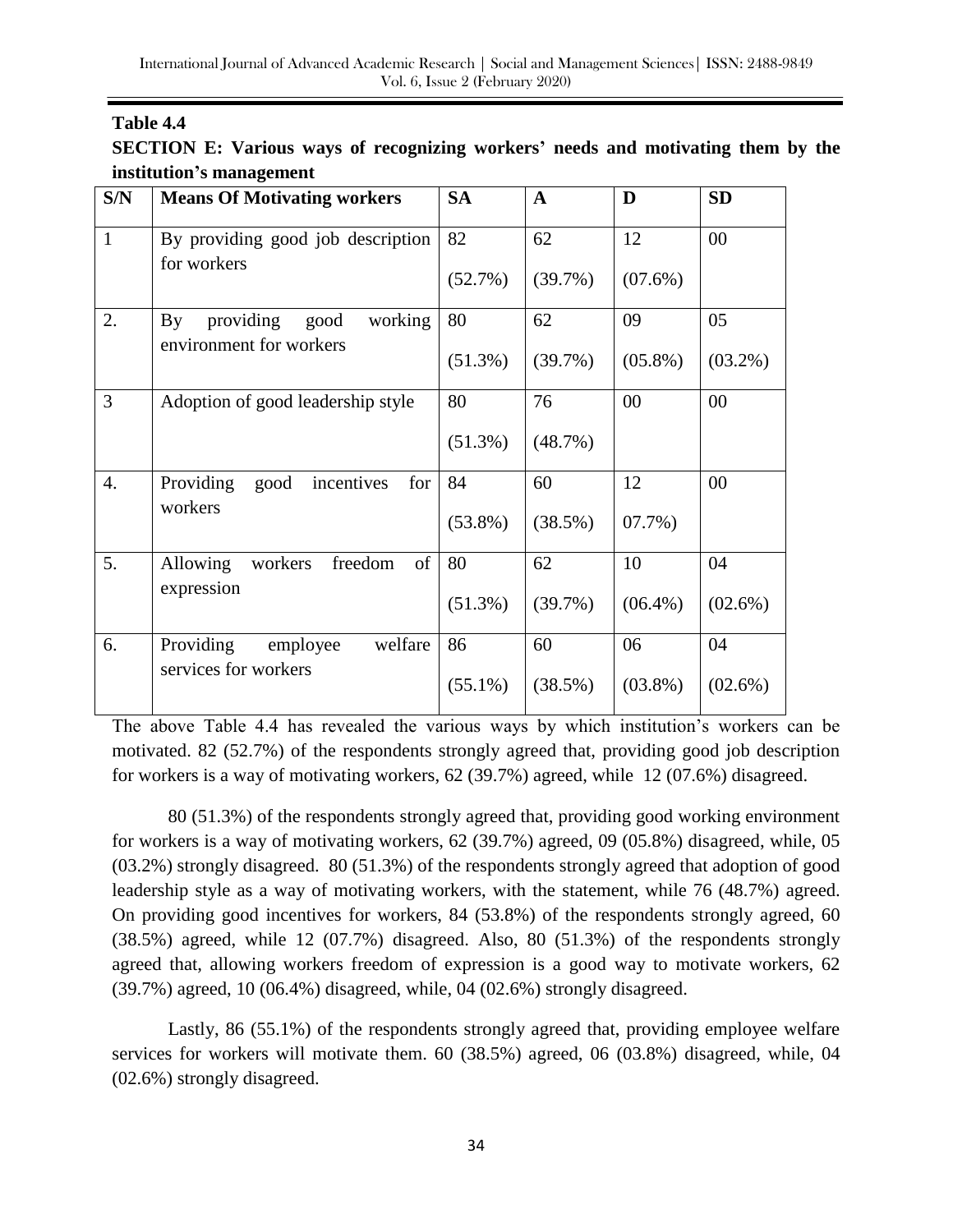# 5**. Summary**

The study revealed that, leadership improves the workers attitudes to their work, it brings about staff motivation and helps the workers to have the knowledge and understanding of the management and institution at large, as well as promoting the success of academic programmes. It was also discovered that, there is leader-subordinate relationship between the management and the institution's workers, the management organizes meeting with staff on regular basis and operates participative style of leadership.

Furthermore, the result showed that, success has been achieved on academic programmes of the college and this was due to the fact that, the management provides adequate working materials for the workers, recognizes and stratifies the workers' needs, takes care of their welfare and provides adequate motivation for the staff.

Leadership provides basis for workers direction, guidance and persuasion. It also increases the worker effectiveness and efficiency, and helps in the achievement of the institution's objectives, it was found out that level of workers' productivity can be increased by encouraging workers to undergo training, by organizing seminar and workshop to improve the knowledge and skill of workers, by providing adequate working tools for workers and involving them in decisions that affect them or their job, that increased good reputation, of the organization, increased patronage of the organization, increased revenue generation in the organization and boosted morale of both the staff and management of the organization, that workers needs are being recognized by engaging in dialogue with the workers on their requests in order to change their bad attitudes toward job performance.

## **Conclusion**

The researcher concludes that, leadership plays important role in enhancing workers productivity in an organization, leadership has great positive effect on the success attainment of the institution's objectives. Leadership has positive effect on workers productivity, increases workers effectiveness and efficiency, helps in the achievement of the institution's objectives and enables the institution to attain success on the academic programmes.

Level of workers productivity in the organization can be increased by encouraging workers to undergo training, organizing seminar and workshop to improve the knowledge and skill of workers, as well as providing adequate working tools for workers and also, involving them in decisions that affect them or their job. Providing good job description for workers, good working environments, good leadership styles, freedom of expression, good incentives and employee welfare services are the ways of motivating workers. Also, by studying the workers attitudes toward job performance and by engaging in dialogue with the workers on their request to settle the differences as a means of recognizing workers needs and established industrial harmony in an organization.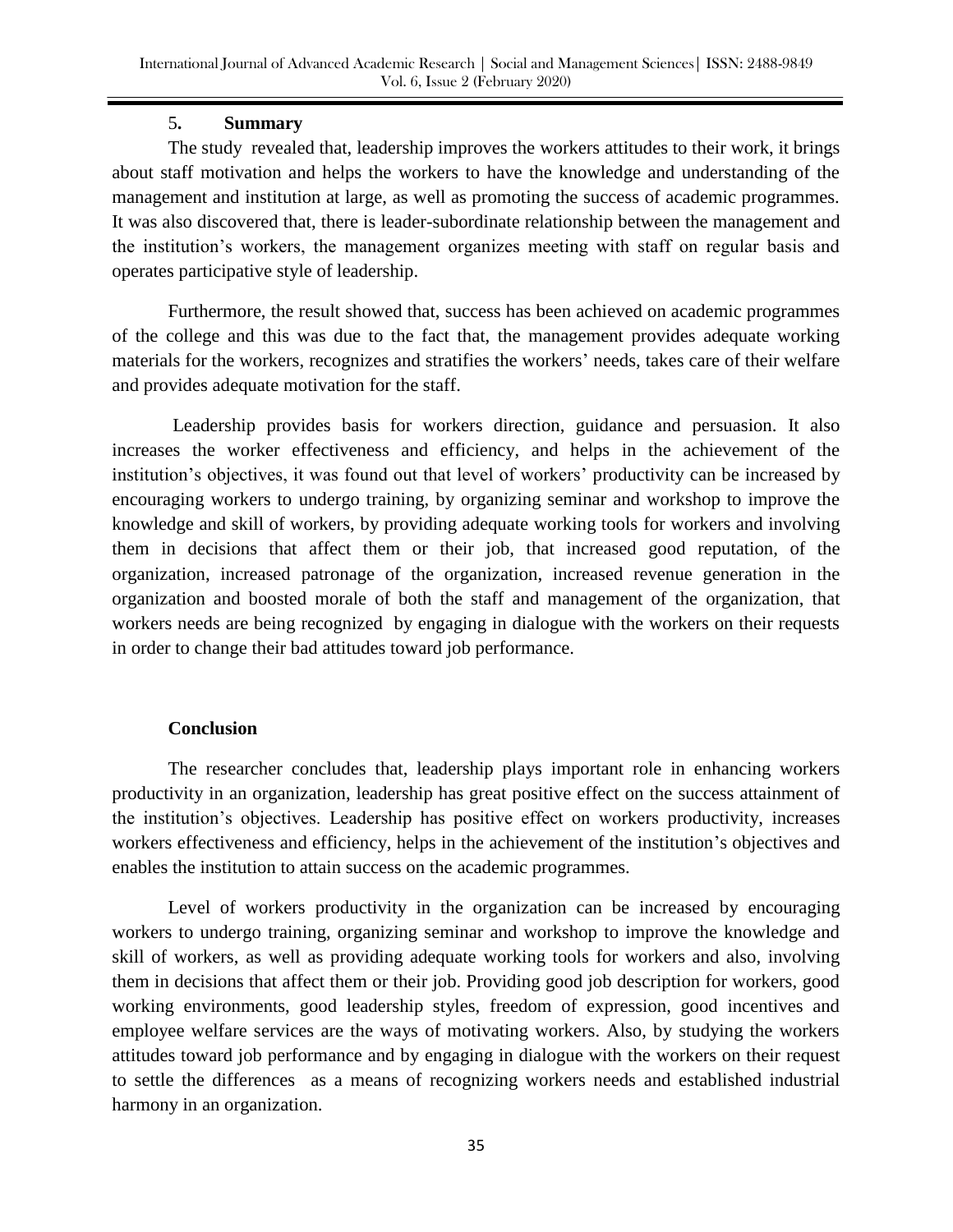## **Recommendations**

Based on the findings made in this research work, the following recommendations were made:

- Government should allocate adequate fund/subvention to the institution in order to pay the workers good salary, provide adequate working material for workers and to provide infrastructure for the institution.
- Workers should be sponsored on in-service training to further improve their knowledge and skill.
- Seminar and workshop should be organized on more regular basis to acquaint the workers with the latest methods of job performance.
- $\cdot \cdot$  Incentives for workers should be more intensified to encourage them put more efforts in the discharge of their duties.
- \* Management of the institution should improve on the employee welfare services rendered to the workers.
- Management of the institution should also improve on workers needs recognition and satisfaction, in order for the management to get best from the workers.